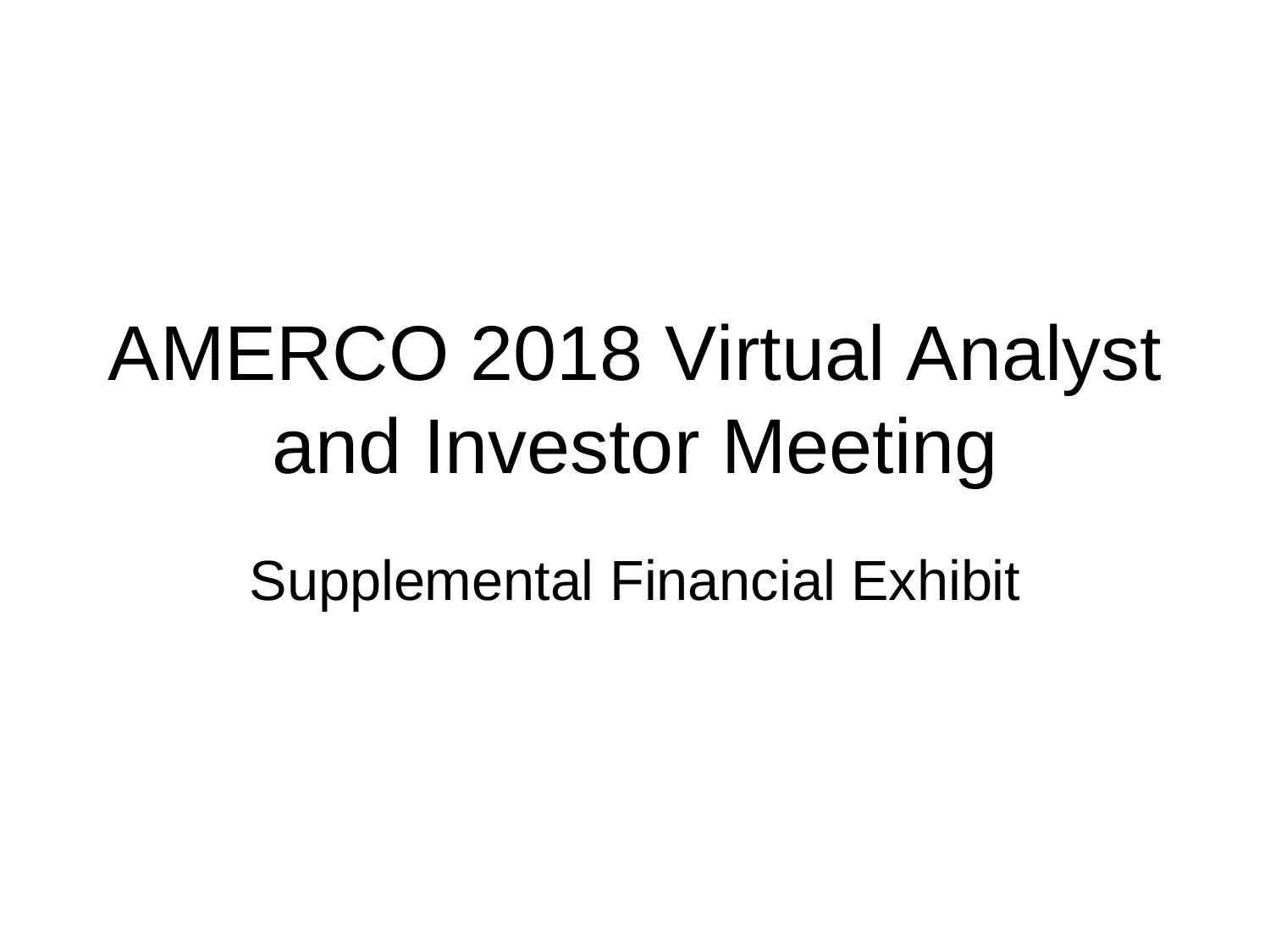### **Forward-Looking Statement**

Certain matters discussed in this presentation and oral statements made from time to time by representatives of the Company may constitute forward-looking statements within the meaning of the Private Securities Litigation Reform Act of 1995 and the Federal securities laws. Although AMERCO believes that the expectations reflected in such forward-looking statements are based upon reasonable assumptions, it can give no assurance that its expectations will be achieved. Forward-looking information is subject to certain risks, trends and uncertainties that could cause actual results to differ materially from those projected. Many of these factors are beyond AMERCO's ability to control or predict. Important factors that may cause actual results to differ materially and could impact AMERCO and the statements contained in this presentation can be found in AMERCO's filings with the Securities and Exchange Commission, including Quarterly Reports on Form 10-Q, Current Reports on Form 8-K and Annual Reports on Form 10-K. The discussion in this presentation of AMERCO's financial performance includes financial measures that are non-GAAP.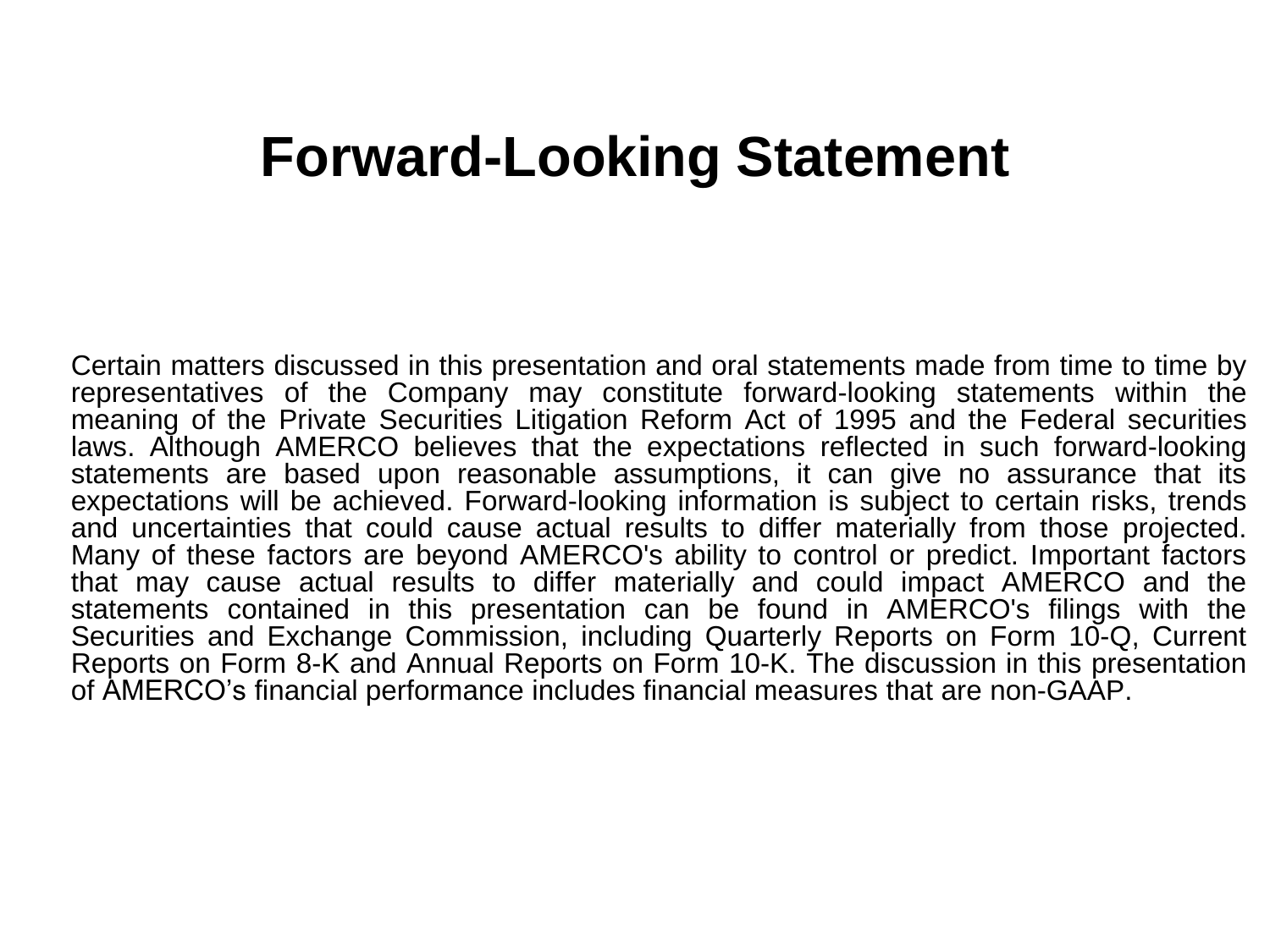# **UHAUL**

#### Self-Moving Equipment Rental Revenues

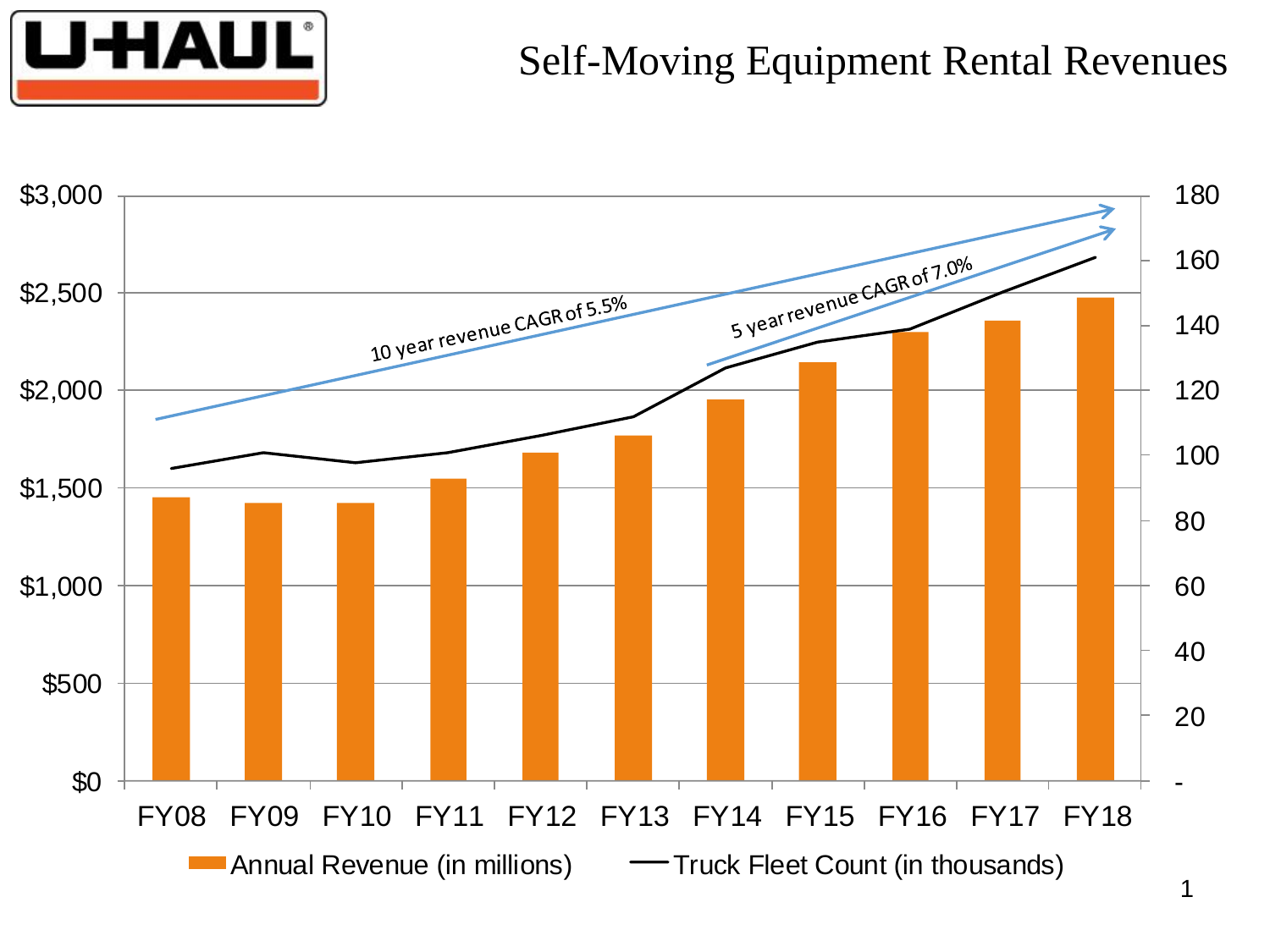

#### Self-Storage

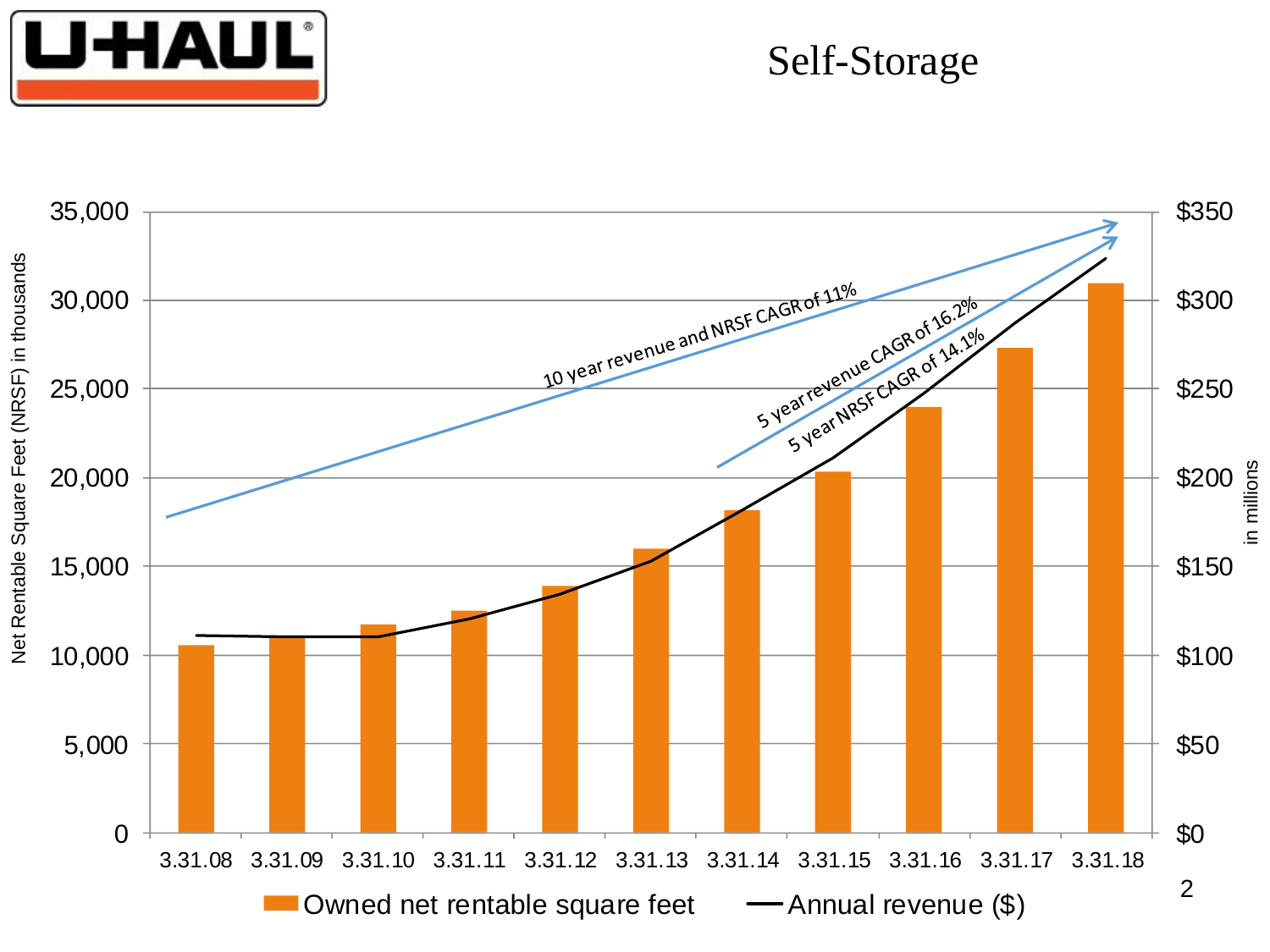

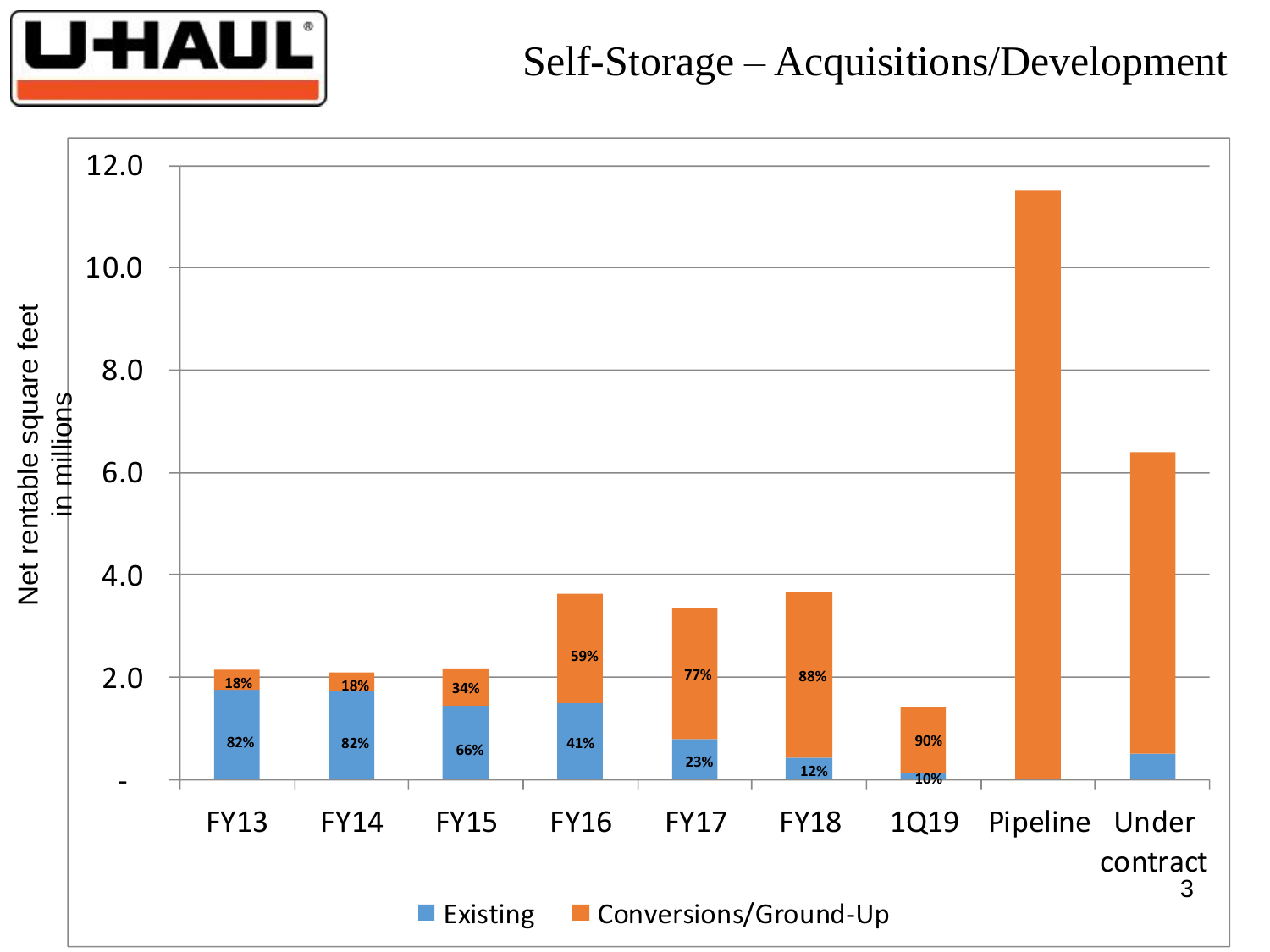

#### Self-Storage – Performance by Age

**SHARE OF SQUARE FOOTAGE AS OF JUNE 2018**



**TTM STORAGE REVENUE ENDING JUNE 2018**

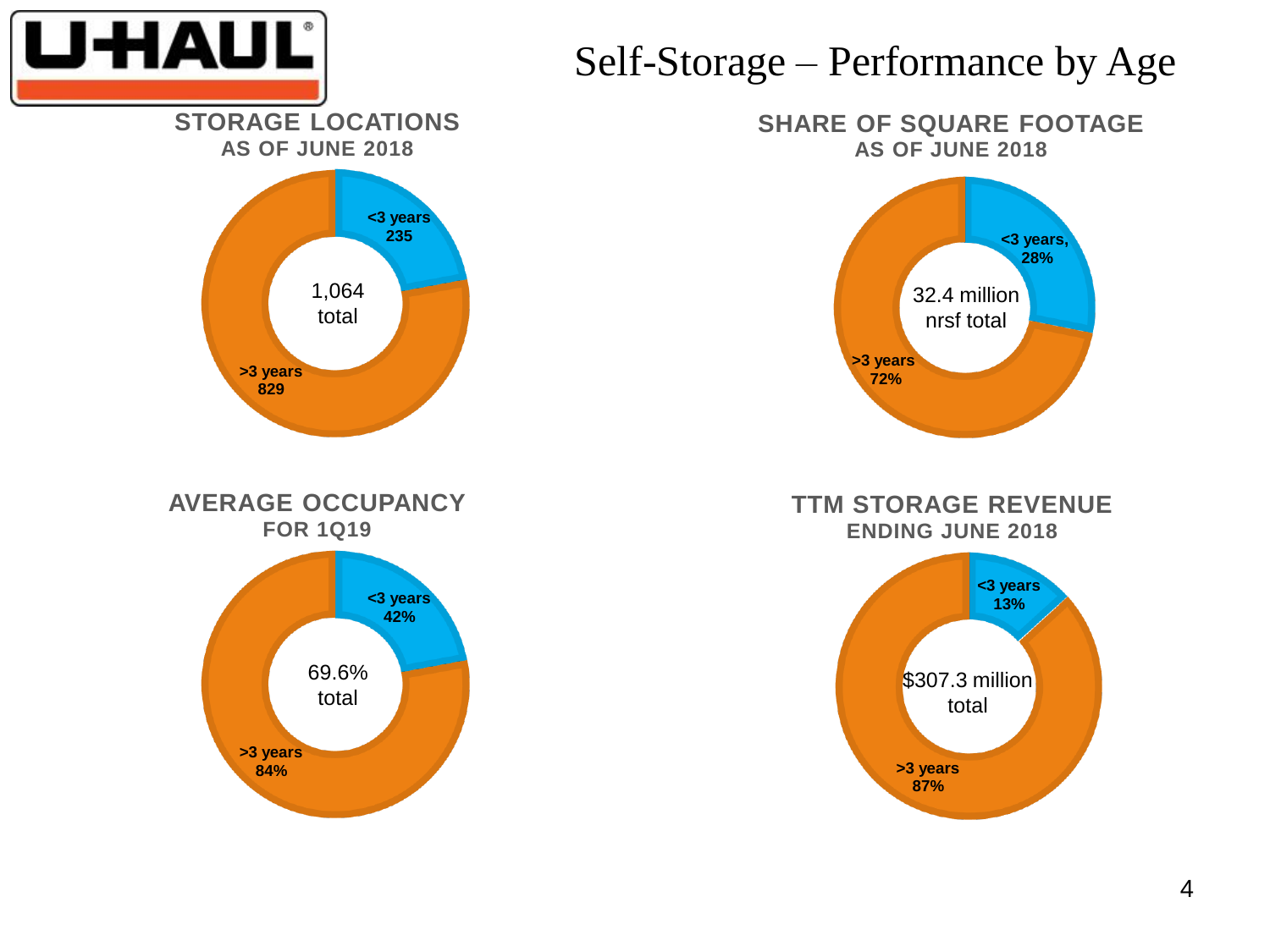

#### Self-Storage – By Acquisition Grouping

| Quarter     | # of      |            |                |                |              |
|-------------|-----------|------------|----------------|----------------|--------------|
| Acquired    | Locations |            |                |                |              |
| 1Q19        | 45        | 16         | 7              | 9              | 13           |
| 4Q18        | 42        | 25         | 3              | 3              | 11           |
| 3Q18        | 44        | 21         | 6              | 5              | 12           |
| <b>2Q18</b> | 24        | 10         | 6              | 3              | 5            |
| <b>1Q18</b> | 16        | 8          | $\mathbf{1}$   | 3              | 4            |
| 4Q17        | 20        | 11         | $\overline{2}$ | $\mathbf{1}$   | 6            |
| 3Q17        | 16        | 11         | $\overline{2}$ | $\overline{2}$ | $\mathbf{1}$ |
| 2Q17        | 28        | 11         |                | 6              | 11           |
| 1Q17        | 34        | 13         | $\overline{2}$ | 6              | 13           |
| 4Q16        | 20        | 12         | $\overline{2}$ |                | 6            |
| 3Q16        | 27        | 15         | $\mathbf{1}$   | 5              | 6            |
| <b>2Q16</b> | 31        | 20         | $\mathbf{1}$   | 5              | 5            |
| 1Q16        | 19        | 13         | 1              | $\overline{2}$ | 3            |
| 4Q15        | 11        | 6          |                | $\overline{2}$ | 3            |
|             |           | Conversion | Ground-Up      | Existing       | Expansion/   |
|             |           |            |                |                | Remote       |

Location acquisitions by quarter:

- Conversions represent existing buildings that we will renovate and/or build additional storage
- Ground-up represents bare land locations we will develop
- Existing represents storage facilities acquired, either with current occupancy or upon certificate of occupancy
- Expansion/remote are locations abutting current U-Haul centers we will expand into, or are buildings/existing storage near an existing U-Haul center and will be operated together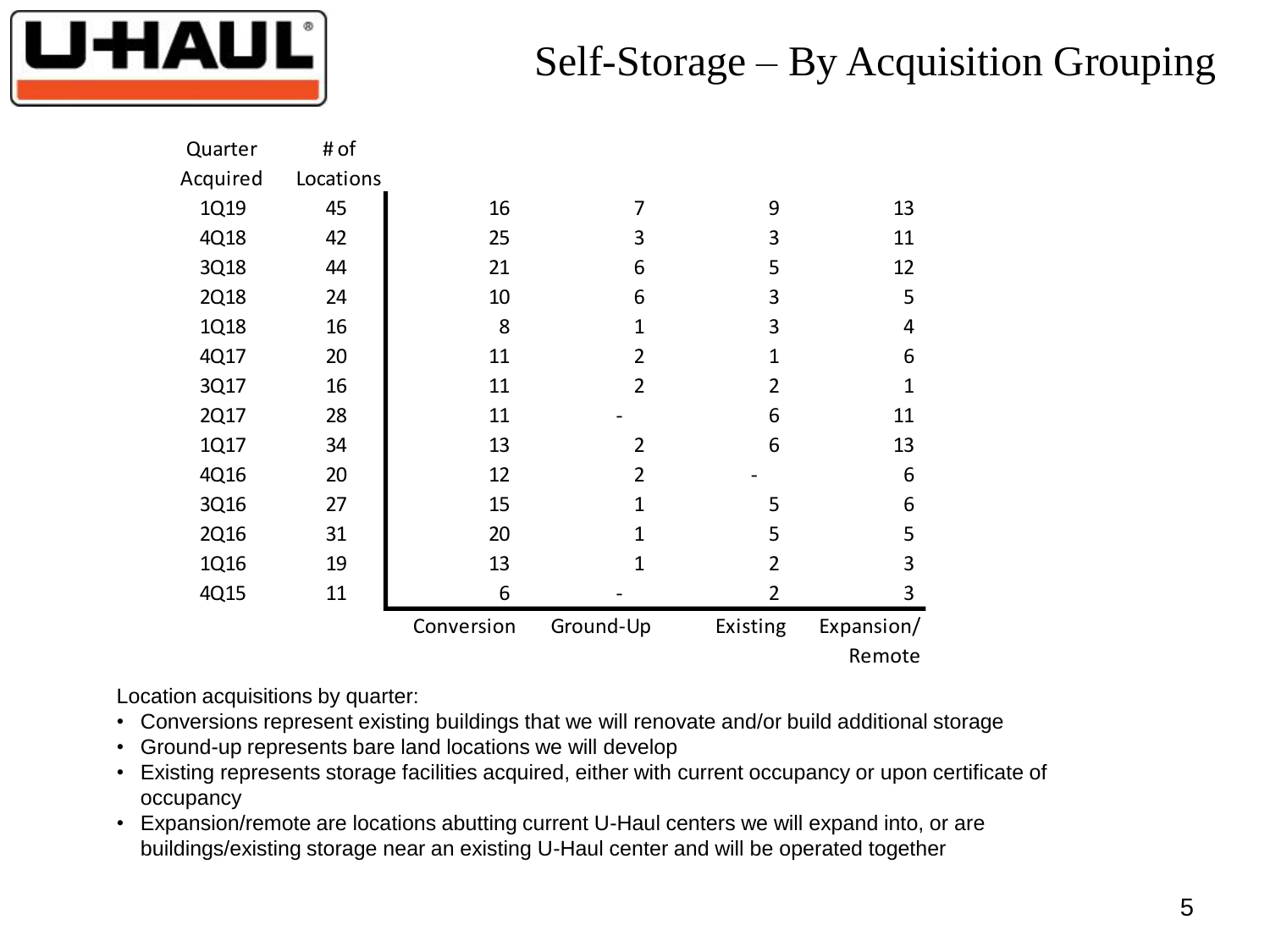

#### Moving and Storage Margin – Fiscal Year



Operating Margin Operating Margin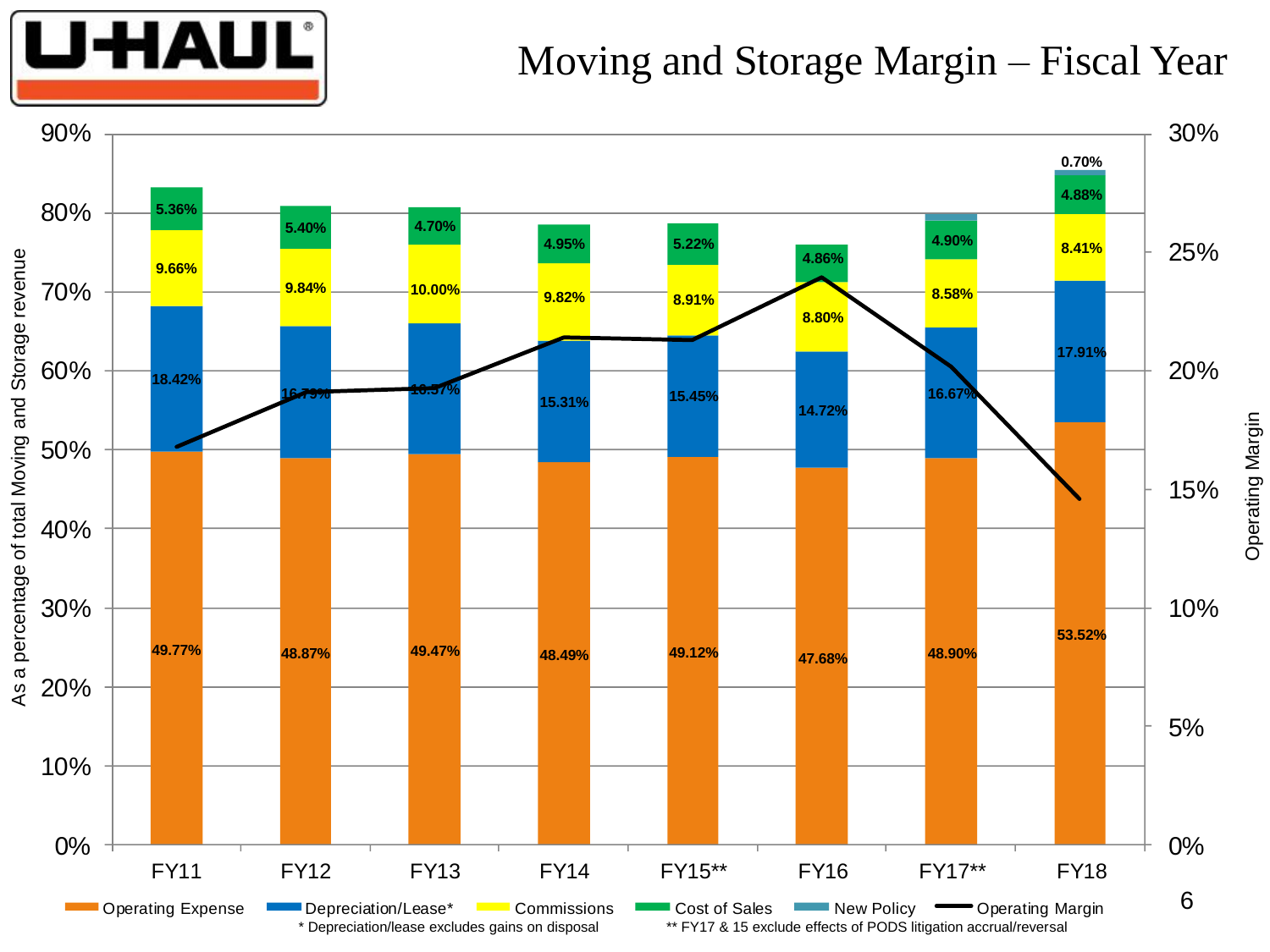

## **Moving and Storage: Capital Expenditures**